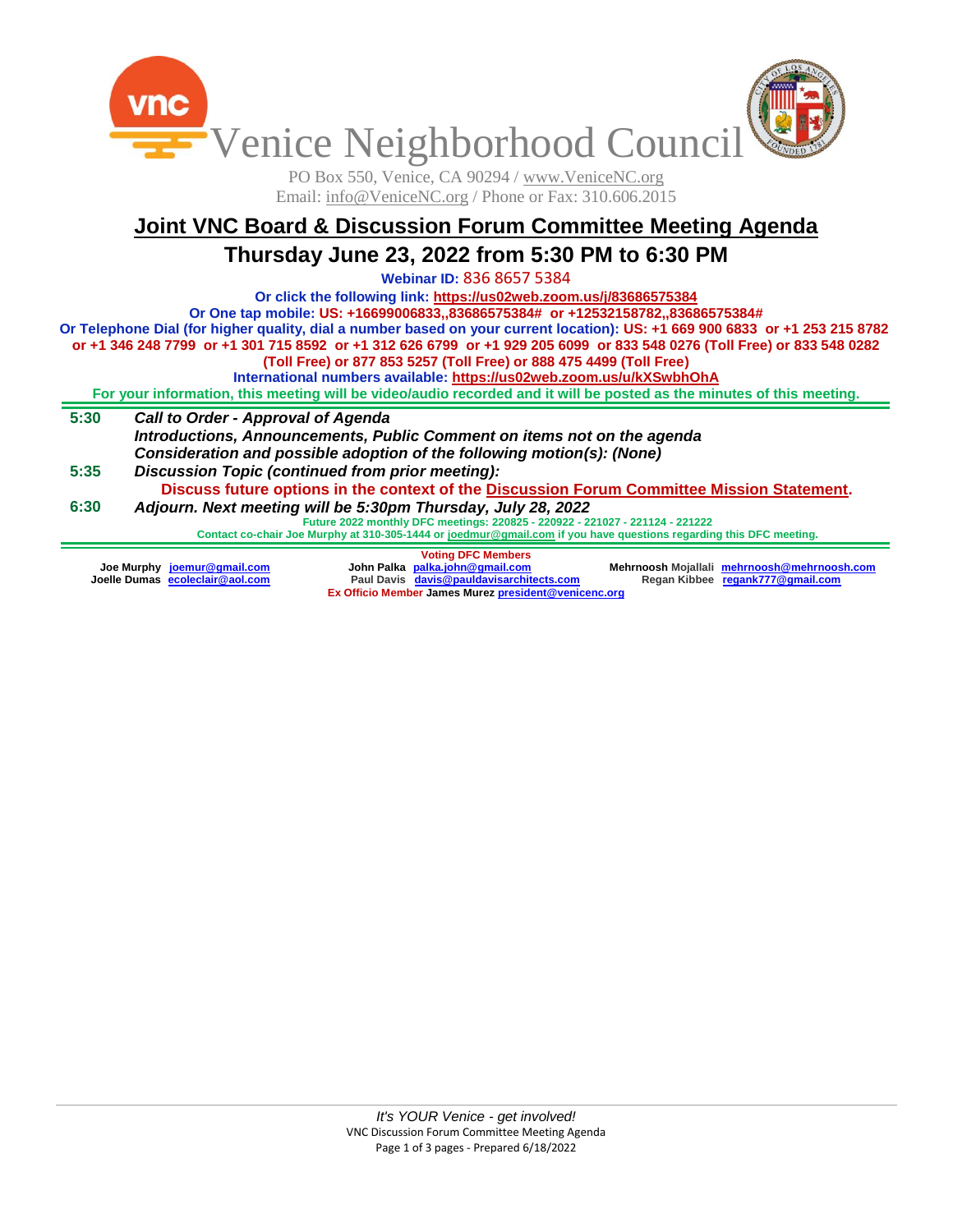

PO Box 550, Venice, CA 90294 / www.VeniceNC.org Email: info@VeniceNC.org / Phone or Fax: 310.606.2015

#### **Discussion Forum Committee Mission Statement**

**Provide a monthly forum for discussion of long-term matters affecting the** *Venice Community* **within the context of the VNC Vision Goals**\*

**The VNC Vision Goals were adopted unanimously by the Board on April 21, 2009 as Standing Rule 20 (now 18) and amended unanimously by the Board on May 20, 2014 to insert the Focus on Children Vision Goal. For further information about the DFC, contact its co-chair Joe Murphy at 310-305-1444 or at joedmur@gmail.com.**

#### **\***To **stimulate the vitality** of the VNC, the Board and VNC Committees are encouraged to consider the below **VNC Vision Goals** in their deliberations.

Although the VNC is a political body, and inevitably it may become embroiled in issues that divide the community, these goals are designed to promote a more proactive, collaborative vision for VNC Committees to include in their deliberations as they formulate recommendations for Board consideration. The **intent** is to create a working framework of integrated strategies capable of achieving, over time, broader consensus and increased:

## **Focus on Children**

**Consider strategies** that promote & expand opportunities for children to experience direct meaningful involvement in all aspects of the social and economic and cultural activities of the *Venice Community*. Include this **Focus on Children** as an integral part of the **consideration** of **strategies** in all of the below **Vision Goals**.

#### **Participation**

**Consider strategies** that encourage & facilitate broader involvement of stakeholders, major organizations, communitygroups, and government institutions, etc.

### **Walkability**

**Consider strategies** that reduce the use of cars and that promote alternatives such as walking, skateboarding, biking & bike racks, circulation systems (trolleys), park & ride rather than additional parking, streetnarrowing/sidewalk widening, walk/bike/skateboard lanes separated from traffic, easier neighborhood pedestrian access to commercial stores, etc.

### **Diversity**

**Consider strategies** that encourage & facilitate realistic recommendations designed to increase economic diversity, including affordable housing, etc

### **Creativity**

**Consider strategies** that promote the arts, encourage & facilitate creativity. This can apply to architecture, public art, social events (neighborhood gatherings/street movies/theatre/dance/pottery/…), etc.

### **Collaboration**

**Consider strategies** that encourage& facilitate 'level playing fields' for collaborative negotiation; opt for procedures & policies that 'promote flexibility & dialogue' over 'reacting defensively to rigid criteria', facilitation/mediation training, etc.

### **Brainstorming**

**Consider strategies** that encourage & facilitate exploring of non-traditional options for achieving shared objectives, etc.